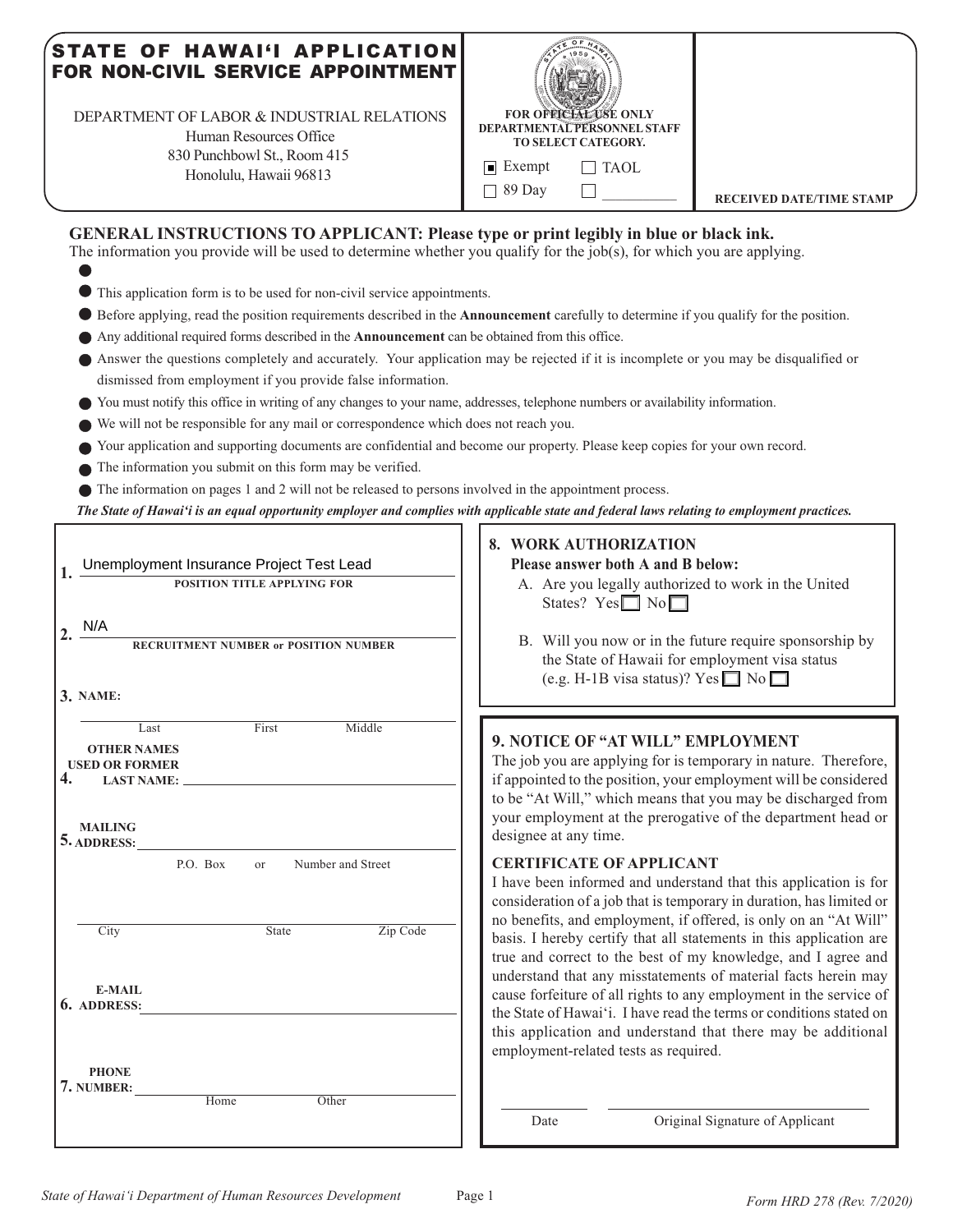# STATE OF HAWAI'I APPLICATION FOR NON-CIVIL SERVICE APPOINTMENT

*The information on pages 1 and 2 will not be released to persons involved in the appointment process.*

Information requested in items 10 through 19 is needed to make determinations on your suitability for employment. Dismissals from employment or dishonorable separations from military service do not automatically disqualify you from employment. The circumstances of each individual case will be evaluated against the requirements of the position for which you have applied, to determine suitability for employment.

# **10. DISMISSALS FROM EMPLOYMENT AND/OR DISHONORABLE SEPARATIONS FROM MILITARY SERVICE Within the past five years, were you: A) Fired, terminated for cause, dismissed, discharged or asked to resign from employment?** ............... YES NO ..... **B) Separated from military service under conditions other than honorable?** ....................................... ..... YES NO (If you answer "Yes" to question 10A or 10B, please explain in detail in item #11 below, the dates and reasons for your dismissal from employment or separation from military service. For dismissals from employment, provide also the name and address of the employer.) **11.** \_\_\_\_\_\_\_\_\_\_\_\_\_\_\_\_\_\_\_\_\_\_\_\_\_\_\_\_\_\_\_\_\_\_\_\_\_\_\_\_\_\_\_\_\_\_\_\_\_\_\_\_\_\_\_\_\_\_\_\_\_\_\_\_\_\_\_\_\_\_\_\_\_\_\_\_\_\_\_\_\_\_\_\_\_\_\_\_\_\_\_\_ \_\_\_\_\_\_\_\_\_\_\_\_\_\_\_\_\_\_\_\_\_\_\_\_\_\_\_\_\_\_\_\_\_\_\_\_\_\_\_\_\_\_\_\_\_\_\_\_\_\_\_\_\_\_\_\_\_\_\_\_\_\_\_\_\_\_\_\_\_\_\_\_\_\_\_\_\_\_\_\_\_\_\_\_\_\_\_\_\_\_\_\_\_\_\_\_\_\_\_\_\_\_\_\_\_\_\_\_ \_\_\_\_\_\_\_\_\_\_\_\_\_\_\_\_\_\_\_\_\_\_\_\_\_\_\_\_\_\_\_\_\_\_\_\_\_\_\_\_\_\_\_\_\_\_\_\_\_\_\_\_\_\_\_\_\_\_\_\_\_\_\_\_\_\_\_\_\_\_\_\_\_\_\_\_\_\_\_\_\_\_\_\_\_\_\_\_\_\_\_\_\_\_\_\_\_\_\_\_\_\_\_\_\_\_\_\_ **12. WITHIN THE PAST THREE (3) YEARS, HAVE YOU BEEN CONVICTED OF ANY OFFENSE RELATED TO CONTROLLED SUBSTANCES?** .............................................................. YES NO ..... (If you answer "Yes" to the above question, please explain in detail in item #13 below, the dates, nature and circumstances of the conviction; the sentence imposed and its current status; and any other relevant information you wish to provide.) 13. \_\_\_\_\_\_\_\_\_\_\_\_\_\_\_\_\_\_\_\_\_\_\_\_\_\_\_\_\_\_\_\_\_\_\_\_\_\_\_\_\_\_\_\_\_\_\_\_\_\_\_\_\_\_\_\_\_\_\_\_\_\_\_\_\_\_\_\_\_\_\_\_\_\_\_\_\_\_\_\_\_\_\_\_\_\_\_\_\_\_\_\_\_\_\_\_\_\_\_\_\_\_\_\_\_\_\_\_ \_\_\_\_\_\_\_\_\_\_\_\_\_\_\_\_\_\_\_\_\_\_\_\_\_\_\_\_\_\_\_\_\_\_\_\_\_\_\_\_\_\_\_\_\_\_\_\_\_\_\_\_\_\_\_\_\_\_\_\_\_\_\_\_\_\_\_\_\_\_\_\_\_\_\_\_\_\_\_\_\_\_\_\_\_\_\_\_\_\_\_\_\_\_\_\_\_\_\_\_\_\_\_\_\_\_\_\_ **14. HAVE YOU EVER BEEN CONVICTED OF ANY ACT, ATTEMPT OR CONSPIRACY TO OVERTHROW THE STATE OR FEDERAL GOVERNMENT BY FORCE OR VIOLENCE?** ....... WES..... NO (If you answer "Yes" to the above question, please explain in detail in item #15 below, the dates, nature and circumstances of the conviction; the sentence imposed and its current status; and any other relevant information you wish to provide.) **15.** \_\_\_\_\_\_\_\_\_\_\_\_\_\_\_\_\_\_\_\_\_\_\_\_\_\_\_\_\_\_\_\_\_\_\_\_\_\_\_\_\_\_\_\_\_\_\_\_\_\_\_\_\_\_\_\_\_\_\_\_\_\_\_\_\_\_\_\_\_\_\_\_\_\_\_\_\_\_\_\_\_\_\_\_\_\_\_\_\_\_\_\_ \_\_\_\_\_\_\_\_\_\_\_\_\_\_\_\_\_\_\_\_\_\_\_\_\_\_\_\_\_\_\_\_\_\_\_\_\_\_\_\_\_\_\_\_\_\_\_\_\_\_\_\_\_\_\_\_\_\_\_\_\_\_\_\_\_\_\_\_\_\_\_\_\_\_\_\_\_\_\_\_\_\_\_\_\_\_\_\_\_\_\_\_\_\_\_\_\_\_\_\_\_\_\_\_\_\_\_\_ \_\_\_\_\_\_\_\_\_\_\_\_\_\_\_\_\_\_\_\_\_\_\_\_\_\_\_\_\_\_\_\_\_\_\_\_\_\_\_\_\_\_\_\_\_\_\_\_\_\_\_\_\_\_\_\_\_\_\_\_\_\_\_\_\_\_\_\_\_\_\_\_\_\_\_\_\_\_\_\_\_\_\_\_\_\_\_\_\_\_\_\_\_\_\_\_\_\_\_\_\_\_\_\_\_\_\_\_ **16. SUSPENSION OR REVOCATION OF LICENSE Was your license or certification to practice in a regulated profession (for example, physician, engineer, nurse, plumber, etc.) ever suspended or revoked?** ..................................................... YES NO .....(If you answer "Yes," please explain in detail in item #17 below, the type of license; the date; the state; the specific board or organization that suspended or revoked your license; the circumstances of the suspension or revocation; and any other relevant information you wish to provide.) **17.** \_\_\_\_\_\_\_\_\_\_\_\_\_\_\_\_\_\_\_\_\_\_\_\_\_\_\_\_\_\_\_\_\_\_\_\_\_\_\_\_\_\_\_\_\_\_\_\_\_\_\_\_\_\_\_\_\_\_\_\_\_\_\_\_\_\_\_\_\_\_\_\_\_\_\_\_\_\_\_\_\_\_\_\_\_\_\_\_\_\_\_\_ \_\_\_\_\_\_\_\_\_\_\_\_\_\_\_\_\_\_\_\_\_\_\_\_\_\_\_\_\_\_\_\_\_\_\_\_\_\_\_\_\_\_\_\_\_\_\_\_\_\_\_\_\_\_\_\_\_\_\_\_\_\_\_\_\_\_\_\_\_\_\_\_\_\_\_\_\_\_\_\_\_\_\_\_\_\_\_\_\_\_\_\_\_\_\_\_\_\_\_\_\_\_\_\_\_\_\_\_ **18. SETTLEMENTS OR AGREEMENTS Have you accepted a settlement, a cash buyout such as through the State's Separation Incentive Program or are you subject to any restriction limiting or precluding you from seeking or securing employment with the State of Hawai'i?** ....................................................................................................................... YES NO ..... (If you answer "Yes," to question 18, please explain in detail in item #19 below, the reason and date of your settlement or restriction from applying with the State of Hawai'i.) **19.**\_\_\_\_\_\_\_\_\_\_\_\_\_\_\_\_\_\_\_\_\_\_\_\_\_\_\_\_\_\_\_\_\_\_\_\_\_\_\_\_\_\_\_\_\_\_\_\_\_\_\_\_\_\_\_\_\_\_\_\_\_\_\_\_\_\_\_\_\_\_\_\_\_\_\_\_\_\_\_\_\_\_\_\_\_\_\_\_\_\_\_\_\_ \_\_\_\_\_\_\_\_\_\_\_\_\_\_\_\_\_\_\_\_\_\_\_\_\_\_\_\_\_\_\_\_\_\_\_\_\_\_\_\_\_\_\_\_\_\_\_\_\_\_\_\_\_\_\_\_\_\_\_\_\_\_\_\_\_\_\_\_\_\_\_\_\_\_\_\_\_\_\_\_\_\_\_\_\_\_\_\_\_\_\_\_\_\_\_\_\_\_\_\_\_\_\_\_\_\_\_\_ \_\_\_\_\_\_\_\_\_\_\_\_\_\_\_\_\_\_\_\_\_\_\_\_\_\_\_\_\_\_\_\_\_\_\_\_\_\_\_\_\_\_\_\_\_\_\_\_\_\_\_\_\_\_\_\_\_\_\_\_\_\_\_\_\_\_\_\_\_\_\_\_\_\_\_\_\_\_\_\_\_\_\_\_\_\_\_\_\_\_\_\_\_\_\_\_\_\_\_\_\_\_\_\_\_\_\_\_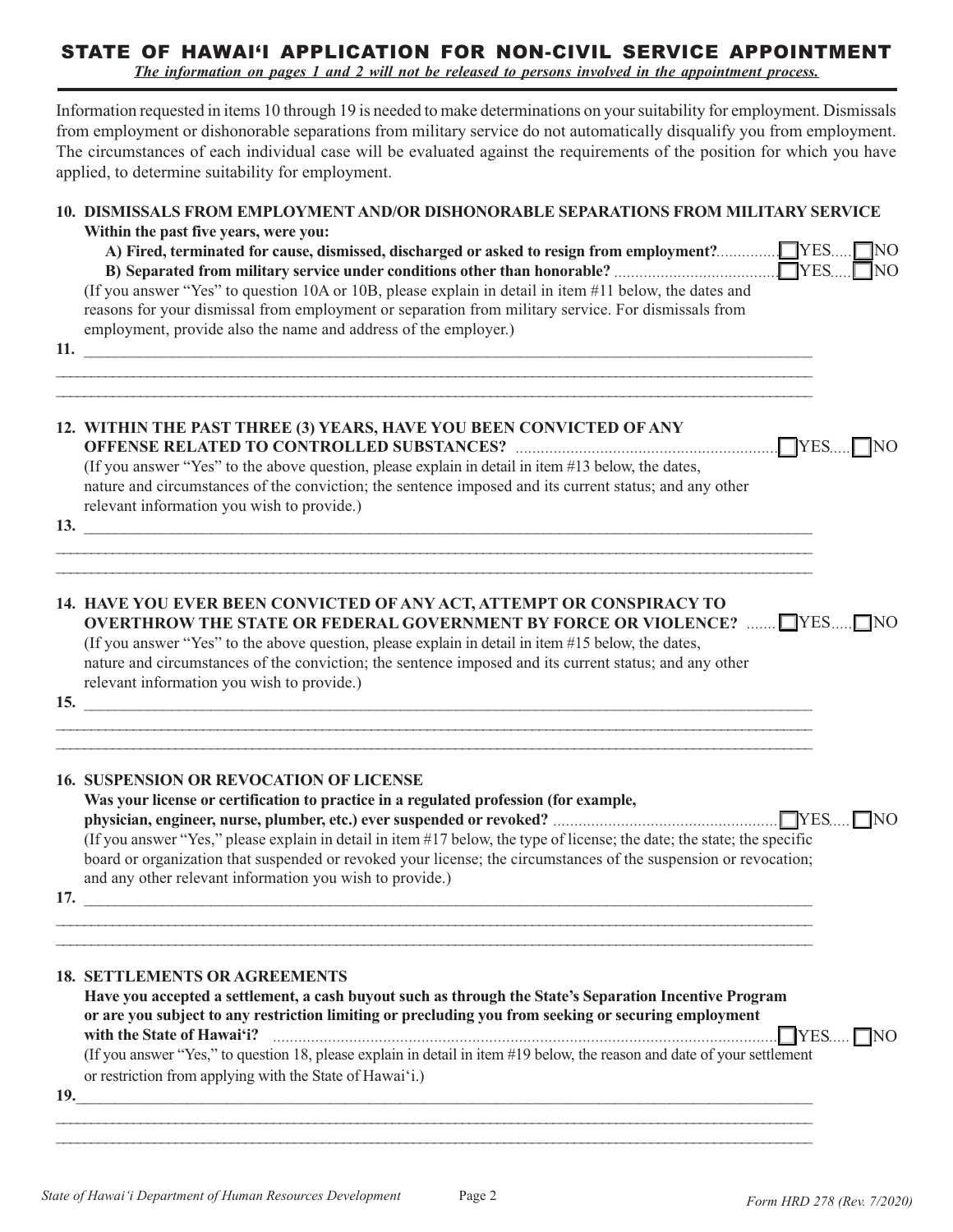| STATE OF HAWAI'I DEPARTMENT OF LABOR & INDUSTRIAL RELATIONS<br>EDUCATION AND EMPLOYMENT HISTORY<br>STATE OF HAWAI'I APPLICATION FOR NON-CIVIL SERVICE APPOINTMENT                                                                                                                                                                                                                                                                                                         |              |    |                                                                                                                                                                                        |          |                                         | <b>FOR OFFICIAL USE ONLY</b><br>DEPARTMENTAL PERSONNEL                |                                                |  |
|---------------------------------------------------------------------------------------------------------------------------------------------------------------------------------------------------------------------------------------------------------------------------------------------------------------------------------------------------------------------------------------------------------------------------------------------------------------------------|--------------|----|----------------------------------------------------------------------------------------------------------------------------------------------------------------------------------------|----------|-----------------------------------------|-----------------------------------------------------------------------|------------------------------------------------|--|
|                                                                                                                                                                                                                                                                                                                                                                                                                                                                           |              |    |                                                                                                                                                                                        |          |                                         | STAFF TO SELECT CATEGORY<br>$\blacksquare$ Exempt $\blacksquare$ TAOL |                                                |  |
| 1. POSITION TITLE APPLYING FOR: Unemployment Insurance Project Test Lead                                                                                                                                                                                                                                                                                                                                                                                                  |              |    |                                                                                                                                                                                        |          |                                         |                                                                       | $\Box$ 89 Day $\Box$                           |  |
| 2. RECRUITMENT NUMBER or POSITION NUMBER: N/A                                                                                                                                                                                                                                                                                                                                                                                                                             |              |    |                                                                                                                                                                                        |          |                                         |                                                                       |                                                |  |
| As required by federal and/or state laws, we do not discriminate                                                                                                                                                                                                                                                                                                                                                                                                          |              |    | 3. NAME:                                                                                                                                                                               |          |                                         |                                                                       |                                                |  |
| on the basis of age, sex (including gender identity or                                                                                                                                                                                                                                                                                                                                                                                                                    |              |    | Last<br>4. OTHER NAMES                                                                                                                                                                 |          | First                                   | Middle                                                                |                                                |  |
| expression), religion, race, color, ancestry, national origin,                                                                                                                                                                                                                                                                                                                                                                                                            |              |    | <b>USED OR FORMER</b>                                                                                                                                                                  |          |                                         |                                                                       |                                                |  |
| disability, marital status, veteran's status, sexual orientation,                                                                                                                                                                                                                                                                                                                                                                                                         |              | 5. | LAST NAME:<br>E-MAIL                                                                                                                                                                   |          |                                         |                                                                       |                                                |  |
| arrest and court record, citizenship, genetic information or any                                                                                                                                                                                                                                                                                                                                                                                                          |              |    |                                                                                                                                                                                        |          |                                         |                                                                       |                                                |  |
| other protected characteristic. The State of Hawai'i is an equal                                                                                                                                                                                                                                                                                                                                                                                                          |              |    | 6. MAILING<br>ADDRESS:                                                                                                                                                                 |          |                                         |                                                                       |                                                |  |
| opportunity employer and complies with applicable state and                                                                                                                                                                                                                                                                                                                                                                                                               |              |    | P.O. Box                                                                                                                                                                               | or       |                                         | Number and Street                                                     |                                                |  |
| federal laws relating to employment practices.                                                                                                                                                                                                                                                                                                                                                                                                                            |              |    | City                                                                                                                                                                                   |          | State                                   | Zip Code                                                              |                                                |  |
|                                                                                                                                                                                                                                                                                                                                                                                                                                                                           |              |    | 7. PHONE NO.:                                                                                                                                                                          | Home     |                                         | Other                                                                 |                                                |  |
|                                                                                                                                                                                                                                                                                                                                                                                                                                                                           |              |    |                                                                                                                                                                                        |          |                                         |                                                                       | <b>DO NOT</b>                                  |  |
| 8. EDUCATION HISTORY: When verification is required, the documentation must be submitted at the time of the application. If not, you may not receive credit<br>for the training and/or your application may be considered incomplete and rejected. The information you provide in this section will be used strictly in the evaluation of<br>your qualifications for the position(s) for which you are applying. The information you submit on this form may be verified. |              |    |                                                                                                                                                                                        |          |                                         |                                                                       | <b>WRITE</b><br><b>IN THIS</b><br><b>SPACE</b> |  |
| A. NAME AND LOCATION (city and state) of last grade school attended: (elementary, intermediate or high school)<br>(School name/type)                                                                                                                                                                                                                                                                                                                                      |              |    | (City/State/Country)                                                                                                                                                                   |          |                                         |                                                                       |                                                |  |
| No If no, what grade level did you complete?<br>Did you graduate?<br>$\bigcap$ Yes                                                                                                                                                                                                                                                                                                                                                                                        |              |    |                                                                                                                                                                                        |          |                                         |                                                                       |                                                |  |
| Did you receive a GED?  <br>$ Yes $ No                                                                                                                                                                                                                                                                                                                                                                                                                                    |              |    |                                                                                                                                                                                        |          |                                         |                                                                       |                                                |  |
| B. TRAINING: In-service training, business, trade, armed forces, college or university, graduate of professional schools.                                                                                                                                                                                                                                                                                                                                                 |              |    |                                                                                                                                                                                        |          |                                         |                                                                       |                                                |  |
| <b>NAME &amp; ADDRESS</b>                                                                                                                                                                                                                                                                                                                                                                                                                                                 |              |    | Course or Major<br>Field of Study                                                                                                                                                      |          | Number of Credits<br>or Hours Completed | Kind of Degree,<br>Diploma or Certificate                             |                                                |  |
|                                                                                                                                                                                                                                                                                                                                                                                                                                                                           |              |    |                                                                                                                                                                                        | Semester | Quarter                                 | Received                                                              |                                                |  |
|                                                                                                                                                                                                                                                                                                                                                                                                                                                                           |              |    |                                                                                                                                                                                        |          |                                         |                                                                       |                                                |  |
|                                                                                                                                                                                                                                                                                                                                                                                                                                                                           |              |    |                                                                                                                                                                                        |          |                                         |                                                                       |                                                |  |
|                                                                                                                                                                                                                                                                                                                                                                                                                                                                           |              |    |                                                                                                                                                                                        |          |                                         |                                                                       |                                                |  |
|                                                                                                                                                                                                                                                                                                                                                                                                                                                                           |              |    |                                                                                                                                                                                        |          |                                         |                                                                       |                                                |  |
|                                                                                                                                                                                                                                                                                                                                                                                                                                                                           |              |    |                                                                                                                                                                                        |          |                                         |                                                                       |                                                |  |
|                                                                                                                                                                                                                                                                                                                                                                                                                                                                           |              |    |                                                                                                                                                                                        |          |                                         |                                                                       |                                                |  |
|                                                                                                                                                                                                                                                                                                                                                                                                                                                                           |              |    |                                                                                                                                                                                        |          |                                         |                                                                       |                                                |  |
| 9. LICENSES, CERTIFICATES, OTHER QUALIFICATIONS<br><b>A. DRIVER'S LICENSE:</b><br>Yes, I have a valid driver's license or I am able to obtain a valid driver's license by the time of appointment.<br>No, I do not have a driver's license and/or I am not interested in being considered for positions which require                                                                                                                                                     |              |    |                                                                                                                                                                                        |          |                                         |                                                                       |                                                |  |
| a driver's license.                                                                                                                                                                                                                                                                                                                                                                                                                                                       |              |    |                                                                                                                                                                                        |          |                                         |                                                                       |                                                |  |
| <b>B. OTHER LICENSES OR CERTIFICATES:</b> Please indicate the kind, registration number, and the State or other licensing authority. If proof of                                                                                                                                                                                                                                                                                                                          |              |    |                                                                                                                                                                                        |          |                                         |                                                                       |                                                |  |
| evidence is required, please submit a photocopy or present for verification.                                                                                                                                                                                                                                                                                                                                                                                              |              |    |                                                                                                                                                                                        |          |                                         |                                                                       |                                                |  |
|                                                                                                                                                                                                                                                                                                                                                                                                                                                                           |              |    |                                                                                                                                                                                        |          |                                         |                                                                       |                                                |  |
| C. KNOWLEDGE OF LANGUAGE OTHER THAN ENGLISH: List the<br>language and check the appropriate block(s). Some positions require the ability<br>to speak, read, and/or write in a language other than English.                                                                                                                                                                                                                                                                |              |    | D. SPECIAL QUALIFICATIONS: Include membership in professional<br>or scientific societies, honors, awards, fellowships, publications (list but<br>do not submit unless requested), etc. |          |                                         |                                                                       |                                                |  |
| <b>SPEAK</b><br><b>READ</b><br>LANGUAGE                                                                                                                                                                                                                                                                                                                                                                                                                                   | <b>WRITE</b> |    |                                                                                                                                                                                        |          |                                         |                                                                       |                                                |  |
|                                                                                                                                                                                                                                                                                                                                                                                                                                                                           |              |    |                                                                                                                                                                                        |          |                                         |                                                                       |                                                |  |
|                                                                                                                                                                                                                                                                                                                                                                                                                                                                           |              |    |                                                                                                                                                                                        |          |                                         |                                                                       |                                                |  |
|                                                                                                                                                                                                                                                                                                                                                                                                                                                                           |              |    |                                                                                                                                                                                        |          |                                         |                                                                       |                                                |  |
|                                                                                                                                                                                                                                                                                                                                                                                                                                                                           |              |    |                                                                                                                                                                                        |          |                                         |                                                                       |                                                |  |
|                                                                                                                                                                                                                                                                                                                                                                                                                                                                           |              |    |                                                                                                                                                                                        |          |                                         |                                                                       |                                                |  |

FOR OFFICIAL USE ONLY